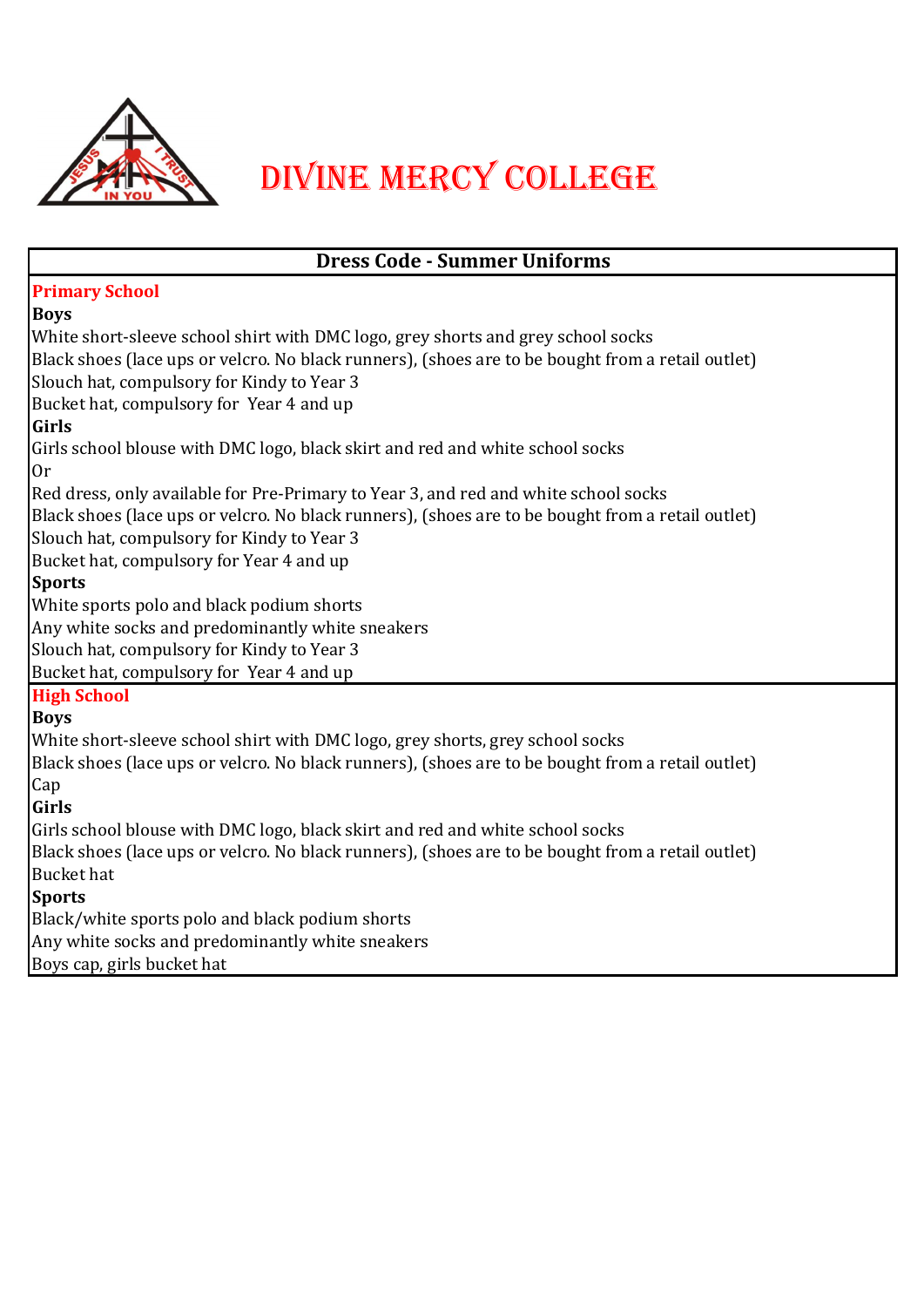## **Dress Code - Winter Uniform**

## **Primary School**

#### **Boys**

White school shirt with DMC logo (long or short sleeve), tie, red school jumper and grey trousers Grey school socks Black shoes (lace ups or velcro. No black runners), (shoes are to be bought from a retail outlet) **Girls**  White school shirt with DMC logo (long or short sleeve), tie, red school jumper, black skirt and black stockings Black shoes (lace ups or velcro. No black runners), (shoes are to be bought from a retail outlet) Black school scarf (optional) **Sports**  White sports polo with school logo Black and red podium jacket with school logo and podium tack pants Any white socks and predominantly white sneakers Slouch hat, compulsory for Kindy to Year 3 Bucket hat, compulsory for Year 4 and up **High School Boys** White school shirt with DMC logo (long or short sleeve), tie and grey trousers Red school jumper (optional) School blazer (compulsory term 2 and 3) Grey school socks Black shoes (lace ups or velcro. No black runners), (shoes are to be bought from a retail outlet) **Girls**  White school shirt with DMC logo (long or short sleeve), tie, black skirt and black stockings Red school jumper (optional) School blazer (compulsory term 2 and 3) Black shoes (lace ups or velcro. No black runners), (shoes are to be bought from a retail outlet) Black school scarf (optional) **Sports** Black/white sports polo with DMC logo Black and red podium jacket with school logo and podium tack pants Any white socks and predominantly white sneakers Boys cap, girls bucket hat